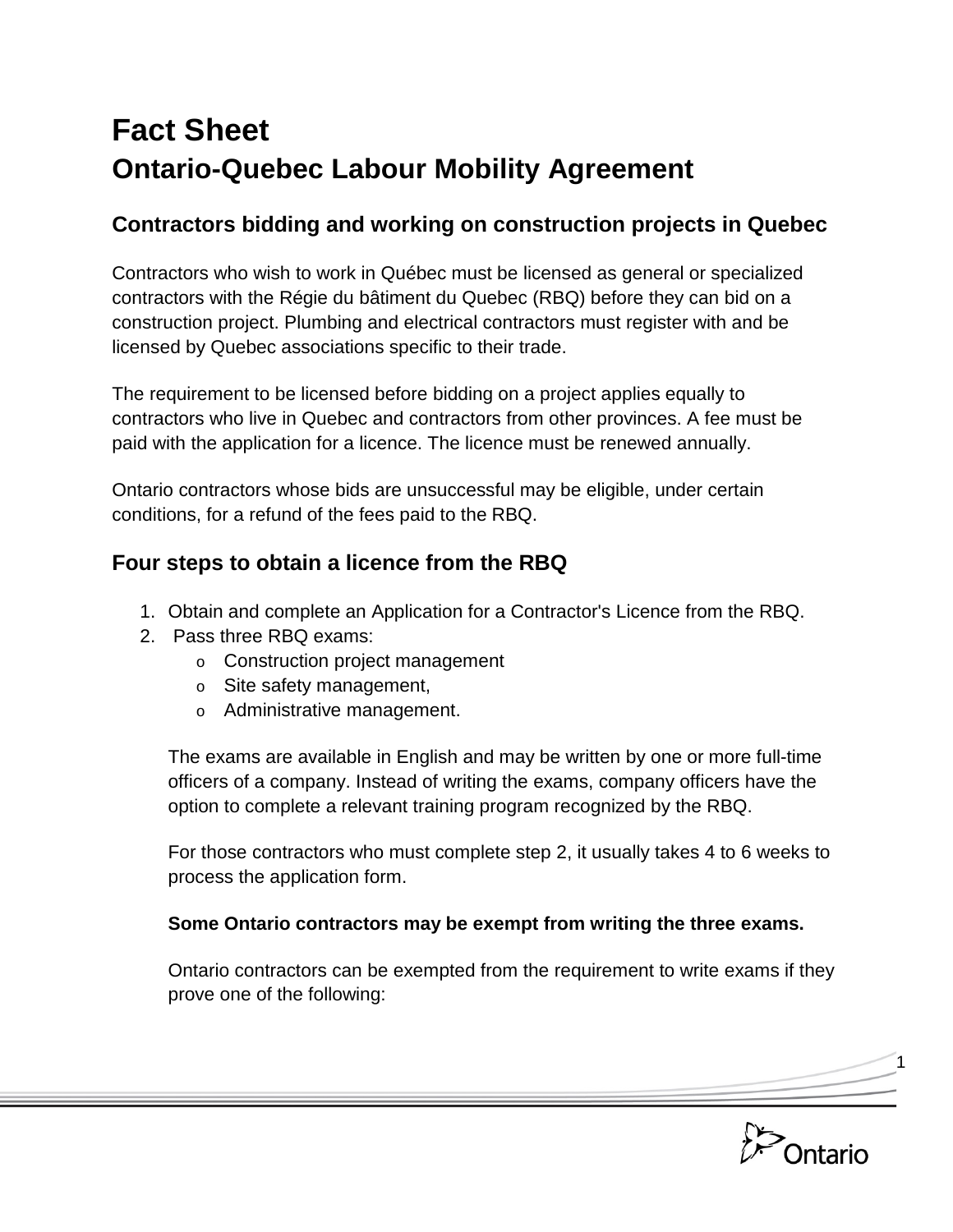- $\circ$  Company registration with Tarion Warranty Corporation (formerly known as Ontario New Home Warranty Program) for at least three years (for the residential sector); or
- $\circ$  Registration as a corporation with the Companies and Personal Property Security Branch of the Ministry of Government Services (MGS) for at least five years (for all construction sectors); or
- $\circ$  Registration of the company name with the Companies and Personal Property Security Branch of the MGS for at least five years, regardless of whether the company is a partnership, limited partnership, or sole proprietorship.

The RBQ has developed a special application package for Ontario contractors who do not have to write the exams and an RBQ licence can generally be issued in 24 hours if the application is complete.

- 3. Prove three or five years experience relevant to the subcategory (ies) of licence applied for. Providing copies of contracts or invoices for each selected subcategory meets this requirement. A list of subcategories for general contractors and subcontractors is included in the RBQ licence application package.
- 4. There are several additional documents that an Ontario contractor must submit with the RBQ's Application for a Contractor's Licence:
	- o Proof of corporate status, such as letters of patent, certificate of incorporation or partnership agreement.

*(Note: Sole proprietors are exempted from this requirement if their company name uses the owner's name.)*

o \$10,000 security bond issued by an organization recognized by the RBQ.

This bond must use the exact wording required by the RBQ (sample wording is included in the application package).

*(Note: Members of the Guarantee Plan for New Residential Buildings do not have to submit this security bond if they are applying only for licences to build new residential buildings covered by a guarantee plan.)*

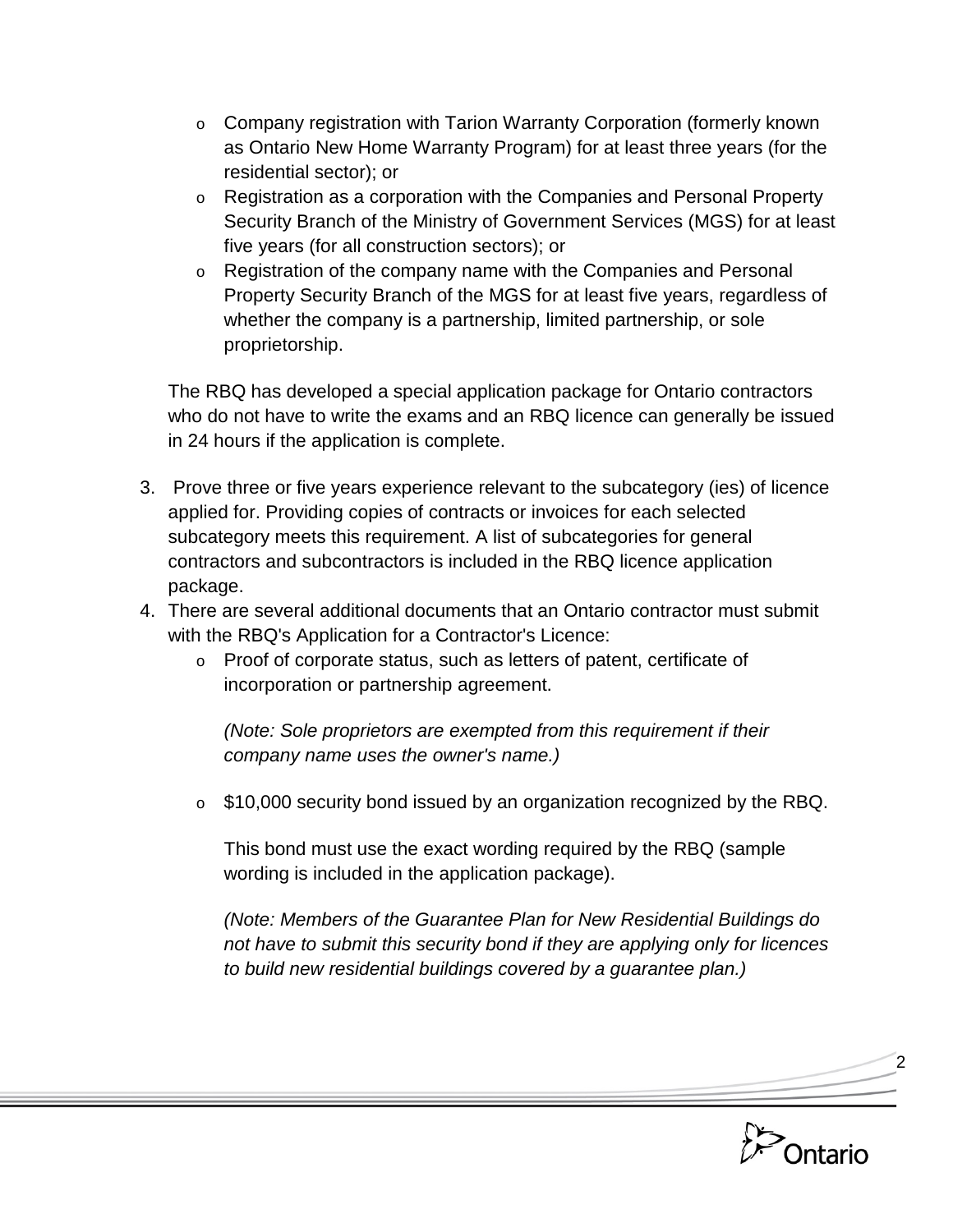o Signed and dated balance sheets, review engagement reports and/or financial statements indicating that the company has a net equity of \$20,000 (for a general contractor) or \$10,000 (for a specialized contractor), and a minimum working capital ratio of 1.1/1.

The most recent year's information must be provided. Incorporated companies must provide financial statements prepared by a professional accounting corporation governed by a professional code. This information does not have to be submitted by members of the Guarantee Plan for New Residential Buildings.

- $\circ$  Proof of qualification with one of the authorized managers of the Guarantee Plan for New Residential Buildings for contractors wanting to build new residential buildings covered by a guarantee plan. Further information is available from the managers.
- $\circ$  Payment of the licence fee in the form of a certified cheque or money order payable to the Ministre des finances. (Licence fees are determined annually.)

# **Electrical Contractors**

Ontario contractors who specialize in electrical work must apply to the Corporation of Master Electricians of Quebec (Corporation des maîtres électriciens du Québec) (CMEQ) to obtain their contractor's licence and mandatory membership in the corporation. Contractor's licence and membership must be renewed annually. Renewal fees are applicable.

# **Plumbing and Heating Contractors**

Ontario contractors who specialize in plumbing, heating, heating systems, natural gas burner or oil burner systems, must apply to the Corporation of Master Pipe Mechanics of Quebec (Corporation des maîtres mécaniciens en tuyauterie du Québec) (CMMTQ) to obtain their contractor's licence and mandatory membership in the corporation. Contractor's licence and membership must be renewed annually. Renewal fees are applicable.

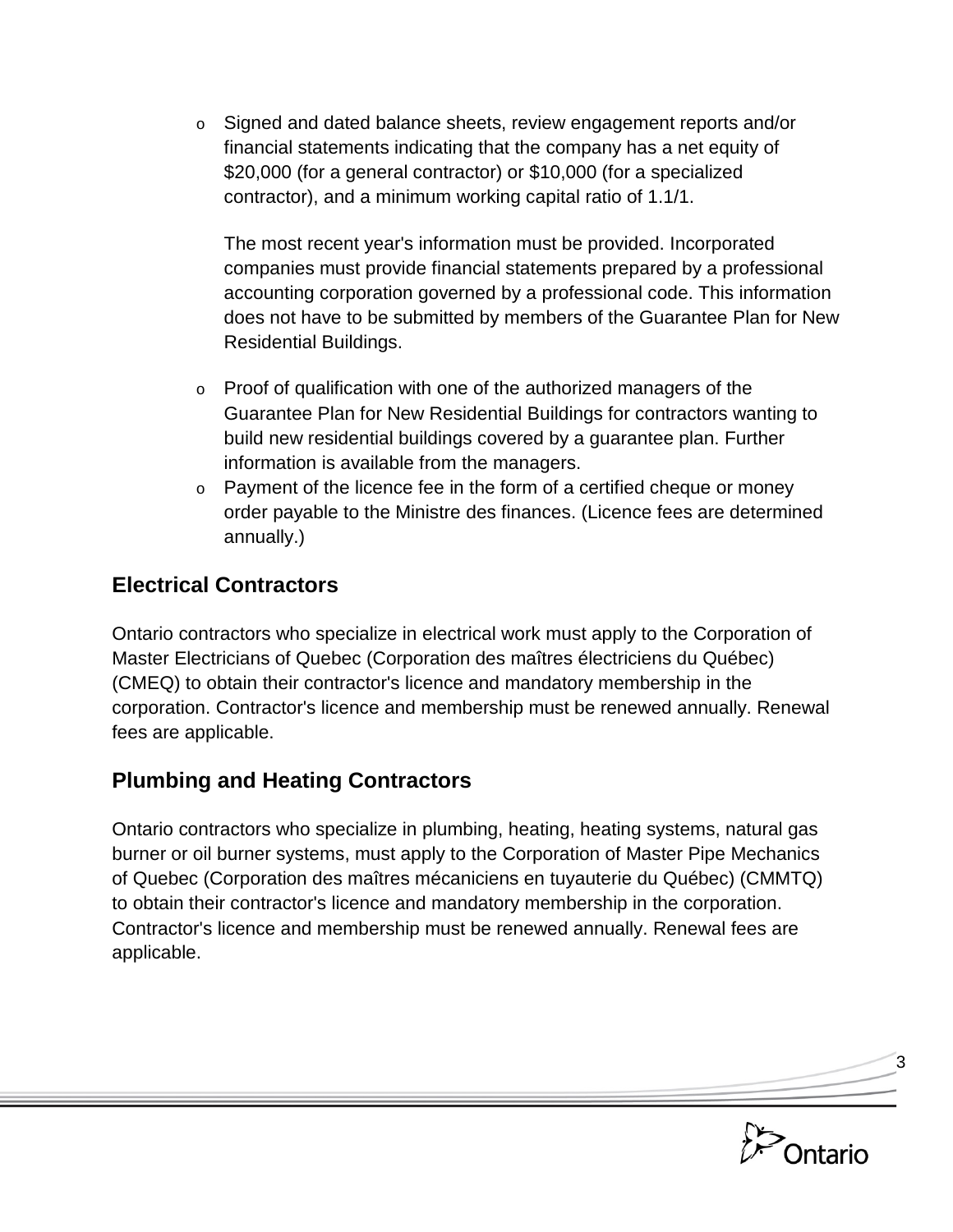#### **Refund of RBQ Fees**

The RBQ will refund fees paid to it by an Ontario contractor if the contractor informs the RBQ that it wishes to terminate its licence within 15 days of being notified that a bid was unsuccessful. The RBQ will refund the licence fee within 15 days. (If construction work has already been performed under that licence, or if the licence is a renewal from previous years, there will be no refund.)

In order to obtain a refund, a contractor must complete a reimbursement form and supply proof that the bid was unsuccessful.

#### **Successful Bids**

After securing a contract in Quebec, but before performing construction work, contractors with the appropriate licence must:

> a) Contact the Régistraire des enterprises du Québec to obtain an NEQ number (Numéro d'entreprise du Québec). The Commission de la Constryction du Québec (CCQ) will request this number when you register with them.

All firms carrying out commercial activities in Quebec must have an NEQ number and renew their registration annually.

- b) Contact the Ministère du revenu du Québec to:
	- i. register for the Quebec sales tax (QST)
	- ii. meet the other obligations contractors have as businesses and, where applicable, as employers.
- c) Register with the Commission de la santé et de la sécurité du Travail (CSST) [in french only] (same as WSIB).

Obtain an employer number, produce declaration of wages, and find out the contribution rate applicable to the type of construction work performed.

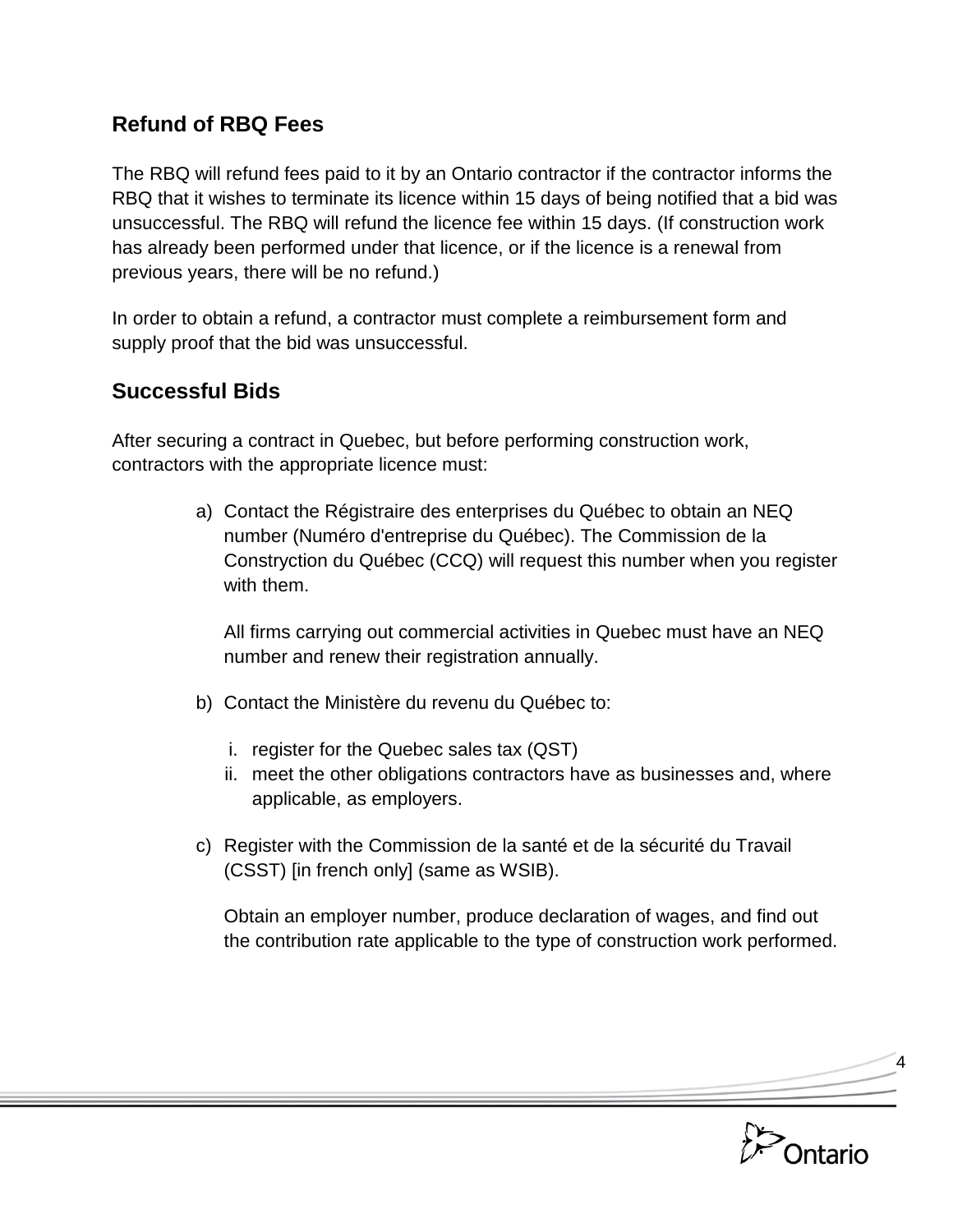- iii. As either prime contractors, or those responsible for all work on the construction site, notify the CSST in writing of the opening of the construction site, at least 10 days before work begins, and on the appropriate form.
- d) Register with the CCQ to:
	- iv. obtain an employer number and fill out monthly reports on hours worked by all workers and applicable deductions; and
	- v. become a member of the Association des entrepreneurs en construction du Québec (AECQ), to which all construction contractors working in Quebec must belong.
- e) Register heavy equipment with the Société de l'assurance automobile du Québec (SAAQ), when it is brought into Quebec.
- f) Register trucks with the Commission des transports du Québec (CTQ) and a brokerage service, where required. (For road building contracts, you must register with a brokerage agency to be able to work on certain projects.)

There are other requirements specific to certain construction activities: gas, petroleum, propane, work on high pressure equipment, and other specialties.

# **Tendering of Construction Contracts**

#### **Crown Corporations**

Ontario contractors have access to construction contracts of Crown Corporations at or above \$100,000. The Crown Corporations covered by the Labour mobility agreement are:

- o Société des alcools du Québec
- o Société des loteries du Québec

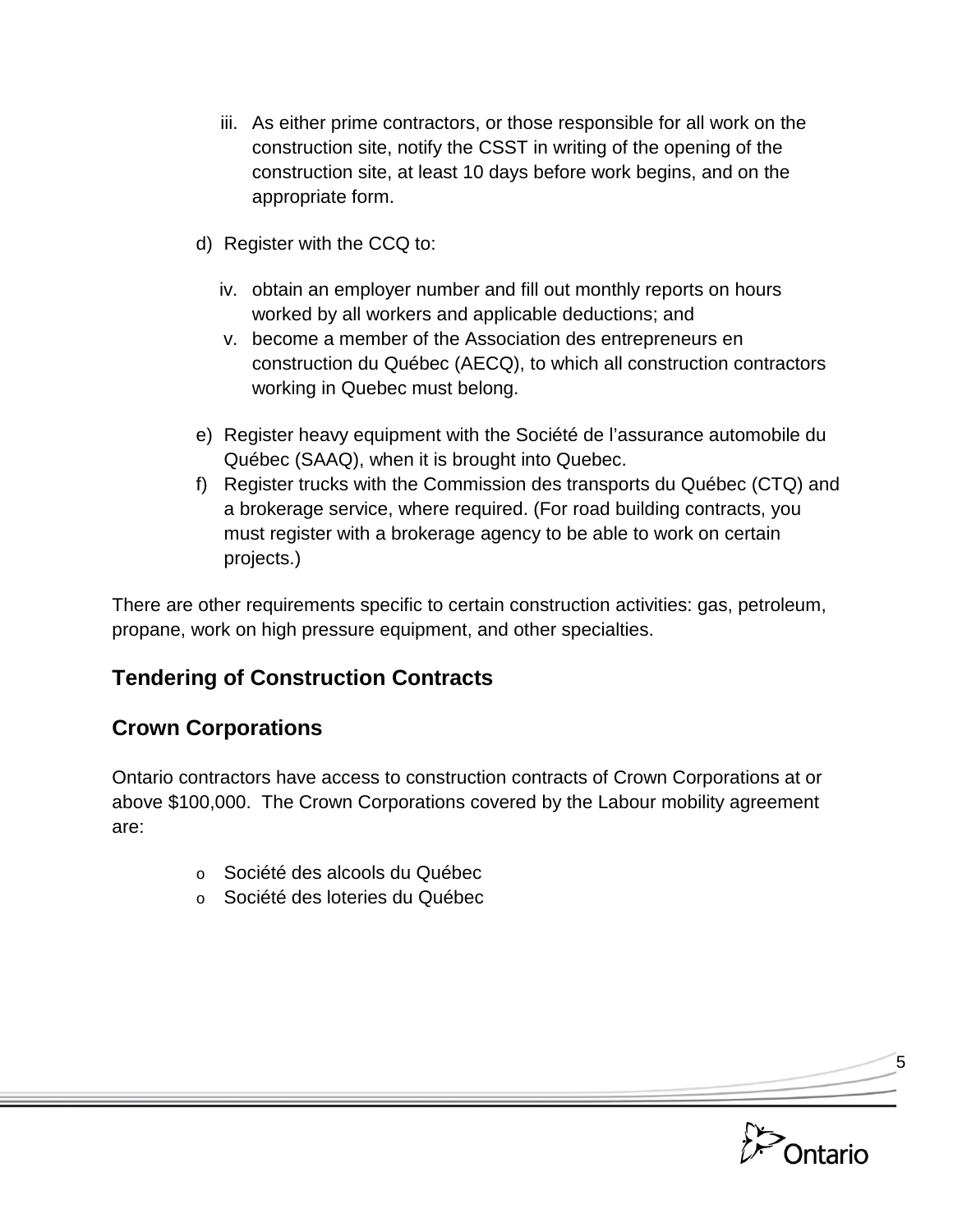#### **Electrical Utility Corporations**

Ontario contractors can bid on any Hydro-Quebec construction contracts when such contracts are open for bidding to all Quebec contractors, and are subject to the same conditions applicable to Quebec contractors.

In addition, Ontario contractors are entitled to bid on any Hydro-Quebec construction contracts to be performed in the Outaouais administrative region, when such contracts are open for bidding to contractors in this region, and are subject to the same conditions applicable to contractors in this region. For this purpose, Ontario contractors will be considered to have their Head Office in the Outaouais administrative Region.

Please inquire about registration requirements with the Quebec authorities or the Jobs Protection Office (JPO), which can also help with other questions about working in the construction industry in Quebec, prior to engaging in any construction projects.

A list of addresses and phone numbers for all above-mentioned organizations is attached to this fact sheet.

#### **Further Information**

For general assistance or information contact:

Jobs Protection Office of the Ministry of Labour 347 Preston Street, 4th Floor, Suite 430 Ottawa Ontario K1S 3J4

Toll-free: 1 888-998-9959

General inquiry: 613 288-3847 Fax: 613 727-2900 E-mail: [Oqconstruction@ontario.ca](mailto:Oqconstruction@ontario.ca)

Official Contact for Ontario: Mrs. Lori Ann Hay Manager (A), Jobs Protection Office

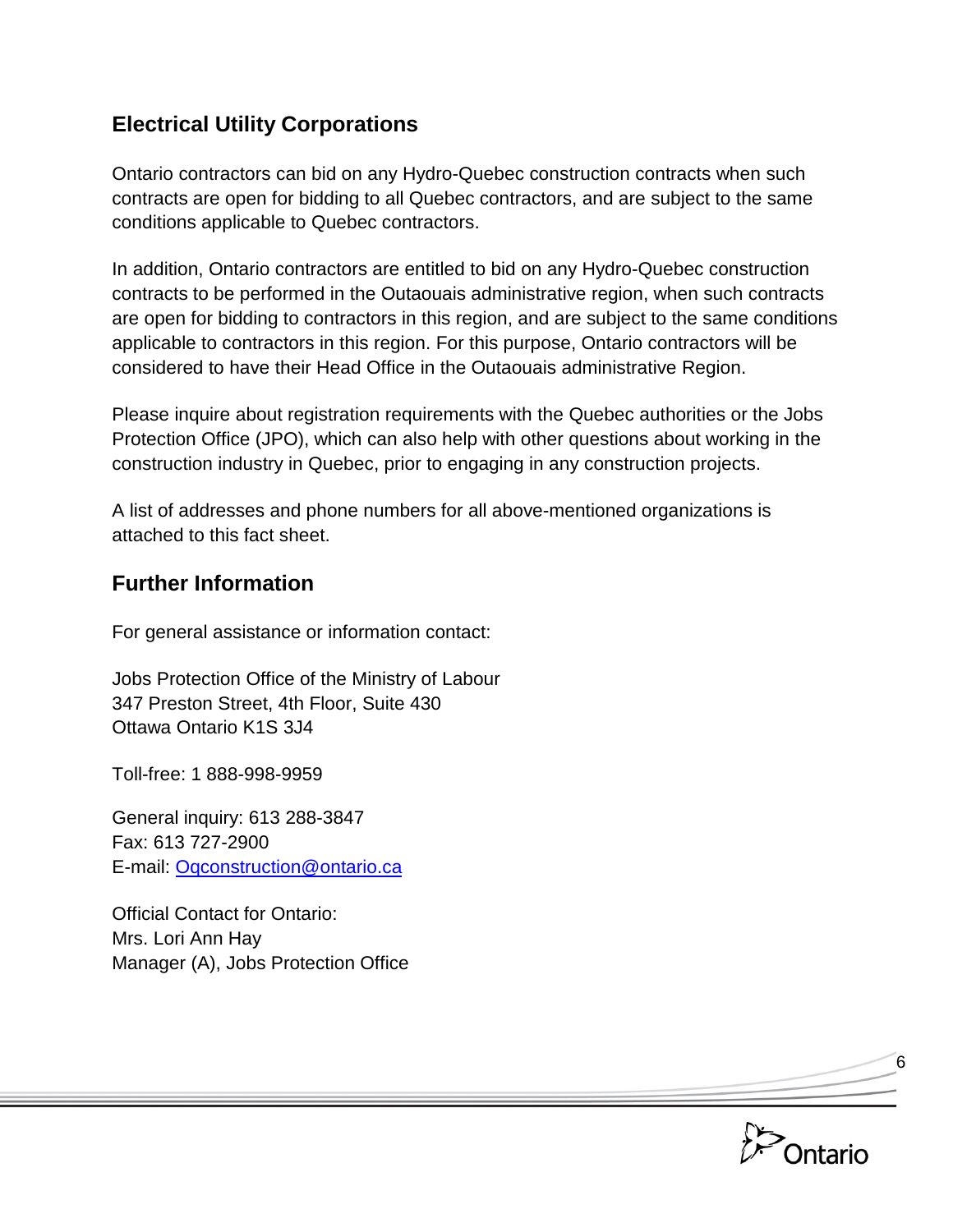Visit the [Ministry of Labour](https://www.labour.gov.on.ca/english/index.php) website at < Ontario.ca/labour >

This fact sheet is provided for your information and convenience only. It is not a legal document. For further information contact the Jobs Protection Office of the Ministry of Labour.

(Ce document est également disponible en français.)



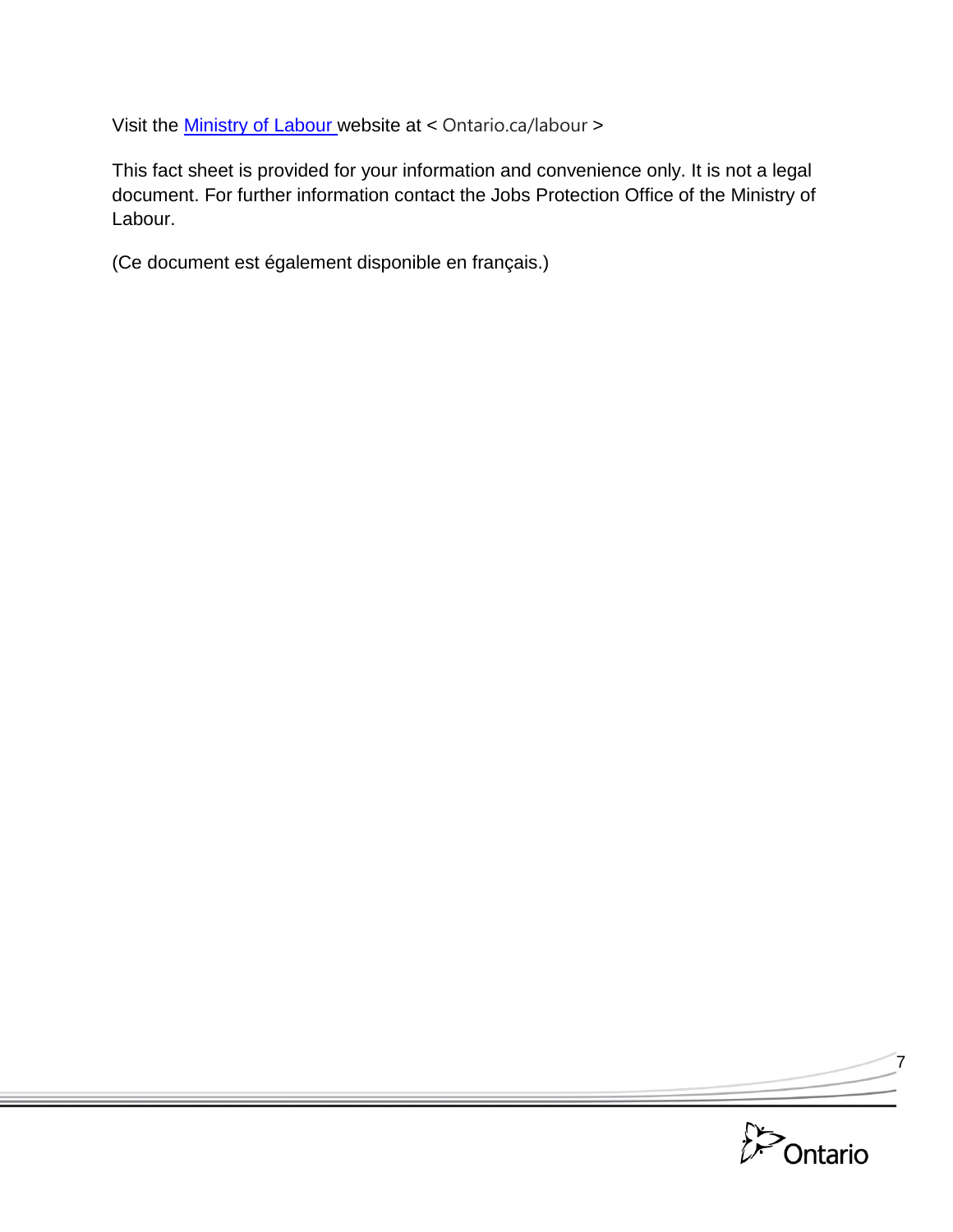# **List of Contacts**

# **Ontario**

| <b>Ontario Government Organizations</b>                    | <b>Ontario Government Organizations</b>           |
|------------------------------------------------------------|---------------------------------------------------|
| <b>Ministry of Labour</b>                                  | <b>Jobs Protection Office of the Ontario</b>      |
| 347 Preston Street, 4th Floor                              | <b>Ministry of Labour</b>                         |
| Ottawa ON K1S 3J4                                          | 347 Preston Street, Suite 430                     |
| Tel.: 613-228-8050 or 1-800-267-1916                       | Ottawa ON K1S 3J4                                 |
| Fax: 613-727-2900                                          | Tel.: 613-288-3827 or 1-888-998-9959              |
| Website: "Ontario.ca/Labour"                               | Fax: 613-727-2900                                 |
|                                                            | Website: "Ontario.ca/Labour"                      |
|                                                            | E-mail: ogconstruction@ontario.ca                 |
| <b>Ministry of Advanced Education and</b>                  | <b>Ontario College of Trades</b>                  |
| <b>Skills Development (MAESD)</b>                          | 655 Bay Street, Suite 600                         |
| 347 Preston Street, 3rd Floor, Suite 310                   | Toronto ON M5G 2K4                                |
| Ottawa ON K1S 3H8                                          | Tel.: 647-847-3000 or 1-855-299-0028              |
| Tel.: 613-731-7100 or 1-877-221-1220                       | Fax: 1-866-398-0368                               |
| Fax: 613-731-4160                                          | <b>Website: "Ontario College of Trades"</b>       |
| Website: "Ontario.ca/Edu"                                  | <www.collegeoftrades.ca></www.collegeoftrades.ca> |
| <b>Cornwall Office:</b>                                    |                                                   |
| 132 Second Street, Suite 202                               |                                                   |
| Cornwall ON K6H 1Y4                                        |                                                   |
| Tel.: 613-938-9702 or 1-877-668-6604                       |                                                   |
| Fax: 613-938-6627                                          |                                                   |
| <b>Ministry of Government and Consumer</b>                 | <b>Ontario Business Connects</b>                  |
| <b>Services</b>                                            | <b>Court House</b>                                |
| 900 Bay Street                                             | 161 Elgin Street, 2 <sup>nd</sup> floor           |
| 6th Floor, Mowat Block                                     | Ottawa ON K2P 2K1                                 |
| Toronto ON M7A 1L2                                         | Tel: 613-239-1200 or 1-800-565-1921               |
| Tel: 416-327-8300 or 1-800-361-3223                        | Fax: 613-566-2234                                 |
| Fax: 416-326-1947                                          | <b>Website: "Ministry of Government and</b>       |
| Website: "Ministry of Government and                       | <b>Consumer Services"</b>                         |
| Consumer Services" <www.mgs.gov.on.ca></www.mgs.gov.on.ca> | <www.mgs.gov.on.ca></www.mgs.gov.on.ca>           |



 $\sim$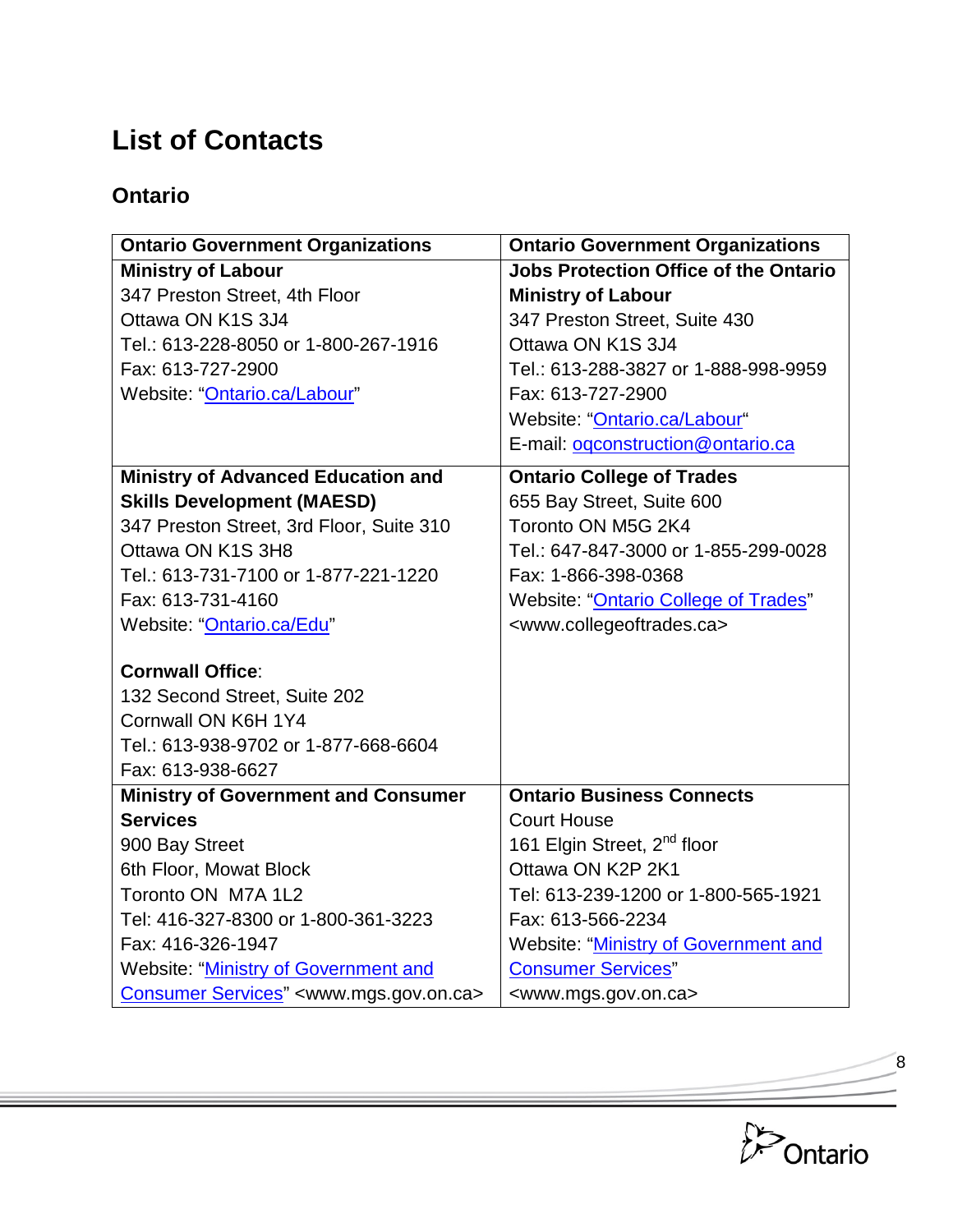| <b>Ontario Government Organizations</b>  | <b>Ontario Government Organizations</b> |
|------------------------------------------|-----------------------------------------|
| <b>Ministry of Finance</b>               | <b>Taxation-Ottawa</b>                  |
| <b>Retail Sales Tax Central Registry</b> |                                         |
| 33 King Street West                      | 1400, Place Blair, Suite 300            |
| Oshawa ON L1H 8H5                        | Ottawa ON K1J 8B8                       |
| Tel.: 1-866 ONT-TAXS (1 866 668-8297)    | Tel.: 1-866 ONT-TAXS (1 866 668-        |
| <b>Website: "Ministry of Finance"</b>    | 8297)                                   |
| <www.fin.gov.on.ca></www.fin.gov.on.ca>  |                                         |

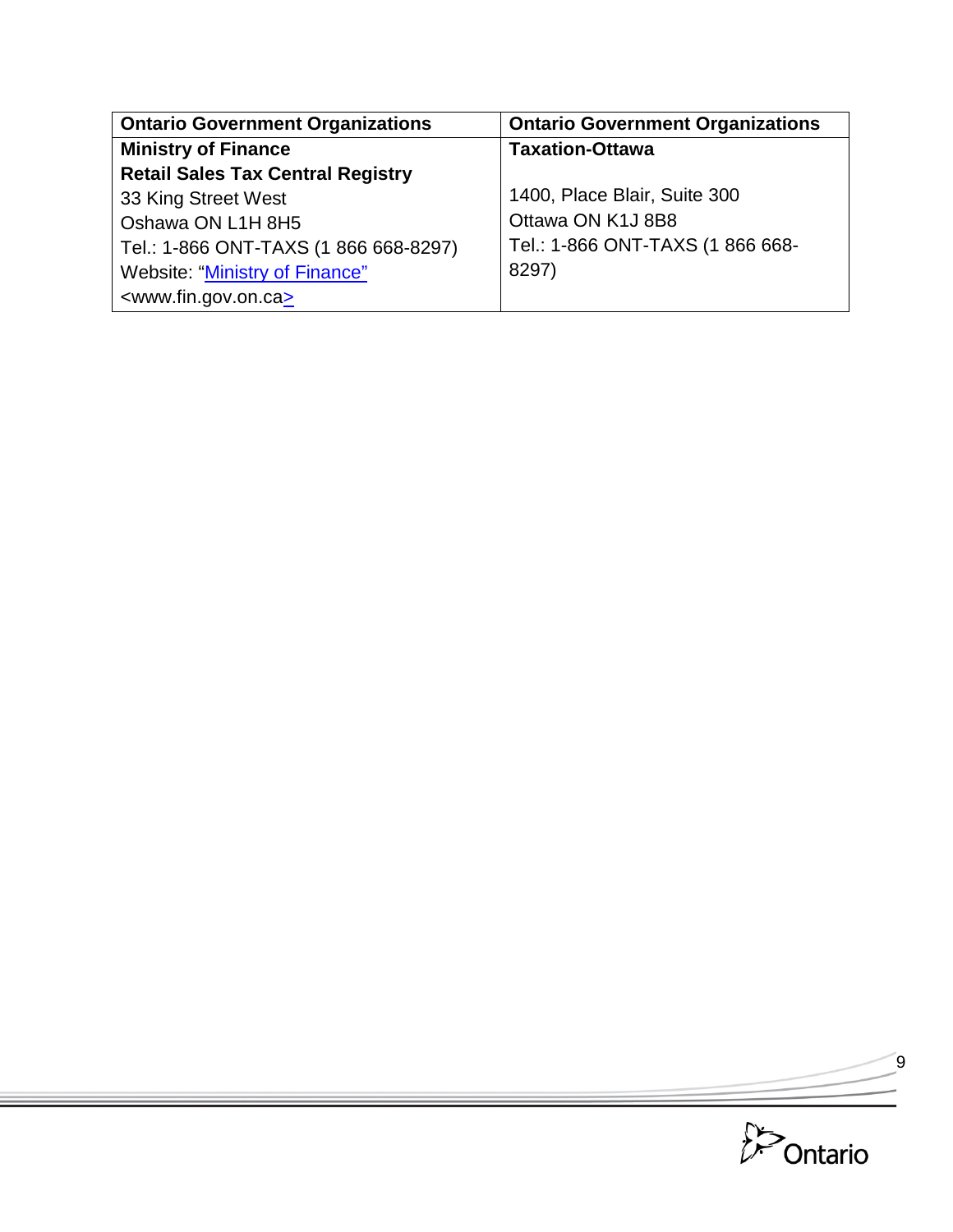| <b>Ontario Contractor Associations</b>               | <b>Ontario Contractor Associations</b>        |
|------------------------------------------------------|-----------------------------------------------|
| <b>Council of Ontario Construction</b>               | <b>Greater Toronto Home Builders</b>          |
| <b>Associations</b>                                  | <b>Association</b>                            |
| 180 Dundas Street West, Suite 2001                   | 20 Upjohn Road Suite 100                      |
| Toronto ON M5G 1Z8                                   | North York ON M3B 2V9                         |
| Tel.: 416-968-7200                                   | Tel: 416-391-3445 or 416-391-4663             |
| Fax: 416-968-0362                                    | Fax: 416-391-2118                             |
| <b>Website: "Council of Ontario Construction</b>     | <b>Website: "Greater Toronto home Buiders</b> |
| <b>Association</b> "                                 | <b>Association</b> "                          |
| <www.coca.on.ca></www.coca.on.ca>                    | <www.newhomes.org></www.newhomes.org>         |
| <b>Ontario General Contractors Association</b>       | <b>Ontario Home Builder's Association</b>     |
| 6299 Airport Road, Suite 703                         | 20 Upjohn Road, Suite 101                     |
| Mississauga ON L4V 1N3                               | North York ON M3B 2V9                         |
| Tel.: 905-671-3969                                   | Tel.: 416-443-1545 or 1-800-387-0109          |
| Fax: 905-671-8212                                    | Fax: 416-443-9982                             |
| <b>Website: "Ontario General Contractors</b>         | Website: "Ontario Home Builder's              |
| <b>Association</b> "                                 | <b>Association</b> "                          |
| <www.ogca.ca></www.ogca.ca>                          | <ohba.ca></ohba.ca>                           |
| <b>The Ottawa Construction Association</b>           | <b>Greater Ottawa Home Builder's</b>          |
| 196 Bronson Avenue                                   | <b>Association</b>                            |
| Ottawa ON K1R 6H4                                    | 30 Concourse Gate Suite 108                   |
|                                                      |                                               |
| Tel.: 613-236-0488                                   | Ottawa ON K2E 7V7                             |
| Fax: 613-238-6124                                    | Tel: 613-723-2926                             |
| <b>Website: "Ontario Construction Association"</b>   | Fax: 613-723-2982                             |
| <www.oca.ca></www.oca.ca>                            | Website: "Greater Ottawa Home Builder's       |
|                                                      | <b>Association</b> "                          |
|                                                      | <www.gohba.ca></www.gohba.ca>                 |
| <b>Electrical Contractors' Association of</b>        | <b>The Mechanical Contractors'</b>            |
| <b>Ottawa</b>                                        | <b>Association of Ottawa</b>                  |
| 86 Greenfield Avenue                                 | 280 Albert Street, Suite 601                  |
| Ottawa ON K1S 0X7                                    | Ottawa ON K1P 5G8                             |
| Tel.: 613-238-1124                                   | Tel.: 613-232-0492                            |
| Fax: 613-238-8194                                    | Fax: 613 -235-2793                            |
| <b>Website: "Electrical Contractor's Association</b> | <b>Website: "Mechanical Contractor"</b>       |
| of Ottawa"                                           | <www.mcac.ca></www.mcac.ca>                   |

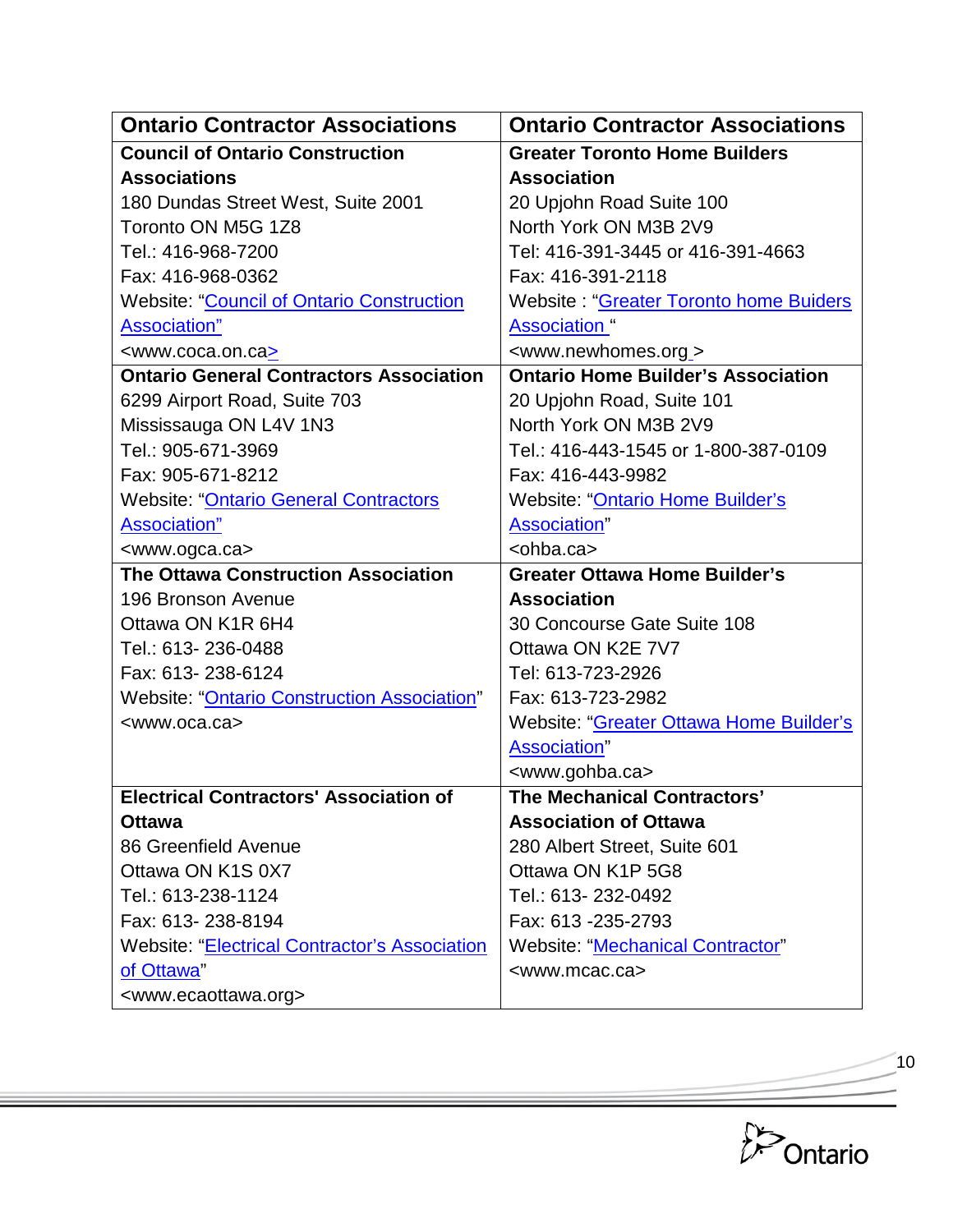| <b>Ontario Contractor Associations</b>             | <b>Ontario Contractor Associations</b>                          |
|----------------------------------------------------|-----------------------------------------------------------------|
| <b>Workplace Safety and Insurance Board</b>        | <b>Tarion Warranty Company</b>                                  |
| (WSIB)                                             | 1580 Merivale Road Suite 508                                    |
| 200 Front Street West                              | Ottawa ON K2G 4B5                                               |
| Toronto, ON M5V 3J1                                | Tel: 1-877-982-7466                                             |
| Tel: 416-344-1000                                  | Fax: 1-877-664-9710                                             |
| Fax: 1-888-313-7373                                | <b>Website: "Tarion Warranty Company"</b>                       |
| 1-800-387-0750                                     | <www.tarion.com></www.tarion.com>                               |
| Website: "workplace Safety and Insurance           |                                                                 |
| Board"                                             |                                                                 |
| <www.wsib.on.ca></www.wsib.on.ca>                  |                                                                 |
| <b>Infrastructure Health and Safety</b>            | <b>Electrical Safety Authority</b>                              |
| <b>Association (IHSA)</b>                          | 155 A Matheson Boulevard West Suite                             |
| 5110 Creekbank Road, Suite 400                     | 202                                                             |
| Mississauga ON L4W 0A1                             | Mississauga ON L5R 3L5                                          |
| Tel: 905-625-0100                                  | Office: GTA: 905-712-5696                                       |
| Fax: 905-625-8998                                  | Prov: 705-541-8407                                              |
| 1-800-263-5024                                     | Fax: 905-507-4712                                               |
| Website: < <b>Infrastructure Health and Safety</b> | <b>Website: "Electrical Safety Authority."</b>                  |
| <b>Association&gt;</b>                             | <www.esasafe.com></www.esasafe.com>                             |
| "www.ihsa.ca"                                      |                                                                 |
| <b>Technical Standards and Safety</b>              | <b>Provincial Building and Construction</b>                     |
| <b>Authority (TSSA)</b>                            | <b>Trades Council of Ontario</b>                                |
| Centre Tower 14 <sup>th</sup> Floor                | 35 International Boulevard                                      |
| 3300 Bloor Street West                             | Etobicoke ON M9W 6H3                                            |
| Toronto, Ontario M8X 2X4                           | Tel: 416-679-8887                                               |
| Tel: 416-734-3300                                  | Fax: 416-679-8882                                               |
| Fax:416-231-1626                                   | <b>Website: "Ontario Building Trades"</b>                       |
| 1-877-682-8772                                     | <www.ontariobuildingtrades.com></www.ontariobuildingtrades.com> |
| Website: "Technical Standards and Safety"          |                                                                 |
| <www.tssa.org></www.tssa.org>                      |                                                                 |
| <b>Building and Construction Trades</b>            |                                                                 |
| <b>Council of Eastern Ontario and Western</b>      |                                                                 |
| Quebec                                             |                                                                 |
| 5 Beechwood Avenue                                 |                                                                 |
| Ottawa ON K1M 2J5                                  |                                                                 |

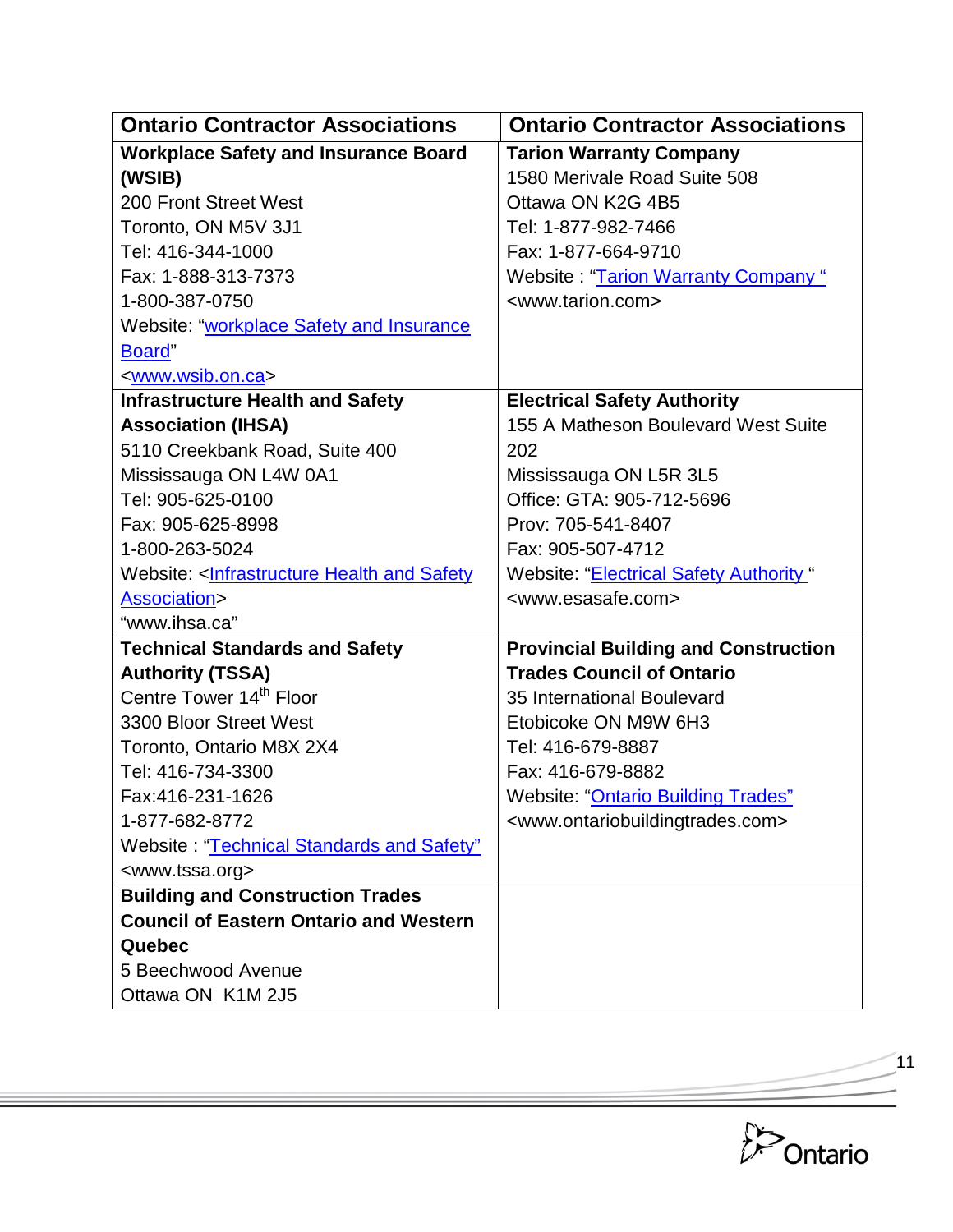| <b>Ontario Contractor Associations</b>                         | <b>Ontario Contractor Associations</b> |
|----------------------------------------------------------------|----------------------------------------|
| Tel: 613-749-6575                                              |                                        |
| Fax: 613-747-9317                                              |                                        |
| <b>Website: "Building Trades Council of</b>                    |                                        |
| <b>Eastern Ontario"</b>                                        |                                        |
| <www.buildingtrades.ca about=""></www.buildingtrades.ca>       |                                        |
| <b>ServiceOntario</b>                                          |                                        |
| Toll Free: 1-800-267-8097                                      |                                        |
| Website: "Ontario.ca/business Services"                        |                                        |
| <www.ontario.ca business-services="" page=""></www.ontario.ca> |                                        |

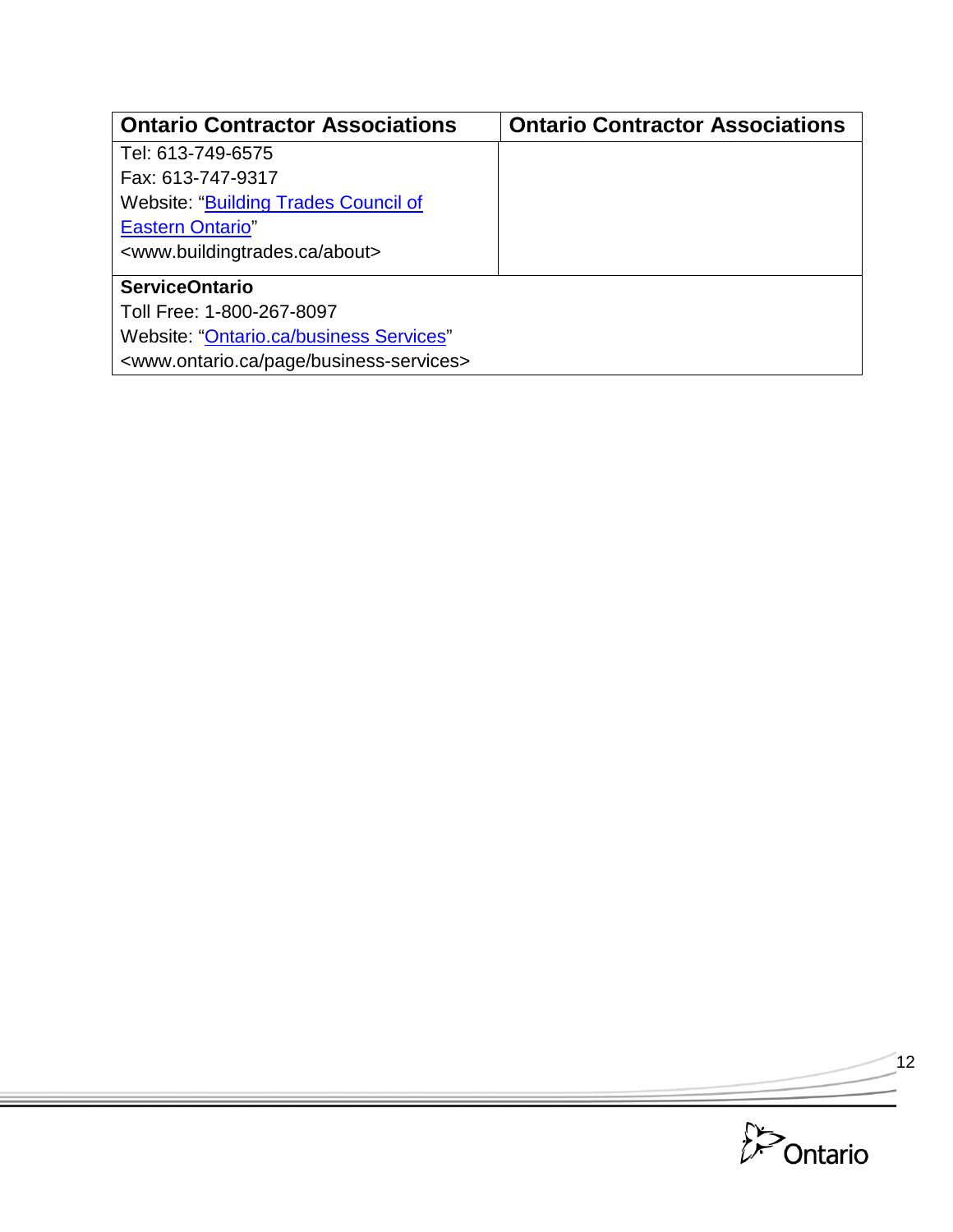## **Québec**

| Québec Ministries, Agencies,                       | Québec Ministries, Agencies,                     |
|----------------------------------------------------|--------------------------------------------------|
| <b>Boards and Commissions</b>                      | <b>Boards and Commissions</b>                    |
| <b>Quebec Construction Commission Head</b>         | Québec Construction Commission                   |
| <b>Office</b>                                      | <b>Gatineau Office/ Gatineau Office</b>          |
| 8485 Christophe-Colomb Avenue                      | 225 montée Paiement                              |
| Montreal Québec H2M 0A7                            | Gatineau Québec J8P 6M7                          |
| Tél: 514-341-2686                                  | Tél: 819-243-6020                                |
| Téléc: 514-341-6354                                | Téléc: 819-243-6018                              |
| <b>Website: "Commission Head Office"</b>           | <b>Website: "Commission Head Office"</b>         |
| <www.ccq.org></www.ccq.org>                        | <www.ccq.org></www.ccq.org>                      |
| Régie du bâtiment du Québec (RBQ)                  | <b>Bureau Régional de l'Outaouais</b>            |
| <b>Direction des licences (Montréal)</b>           |                                                  |
| 545 Crémazie boulevard East, 4 <sup>th</sup> floor | 170 rue de l'Hôtel de ville, Suite 9.1           |
| Montréal Québec H2M 2V2                            | Gatineau Québec J8X 4C2                          |
| Tél: 514-873-0976                                  | Tél: 819-772-3860                                |
| Téléc: 514-873-7667                                | Téléc: 819-772-3973                              |
| 1-800-361-0761                                     | 1-800-567-6897                                   |
| Website: "Régie du bâtiment du Québec"             | E-mail: gatineau@rbq.gouv.qc.ca                  |
| <www.rbq.gouv.qc.ca></www.rbq.gouv.qc.ca>          |                                                  |
| Ministère du Revenu du Québec (MRQ)                | <b>MRQ-Outaouais</b>                             |
| <b>Complexes Desjardins</b>                        | 170 rue de l'Hôtel-de-Ville 6 <sup>e</sup> étage |
| C.P 3000, succursale Desjardins                    | Gatineau Québec J8X 4C2                          |
| Montreal Québec H5B 1A4                            | Tél: 1 800 267-6299                              |
| Tél: 1 800 267-6299                                | Website: "Revenu du Québec"                      |
| Website: "Revenu du Québec"                        | <www.revenuquebec.ca></www.revenuquebec.ca>      |
| <www.revenuquebec.ca></www.revenuquebec.ca>        |                                                  |
| Régistraire des entreprises du Québec              | Régistraire des entreprises du                   |
| Immatriculation et modification au registre        | Québec (Immatriculation et                       |
| 3, Complexe Desjardins, secteur D172RE             | modification au registre) In person:             |
| Montréal Québec H5B 1A4                            | 2050, rue De Bleury                              |
| Tél: 514 644-4545                                  | Bureau RC 10                                     |
| 1-877-644-4545                                     | Montréal Québec H3A 2J5                          |

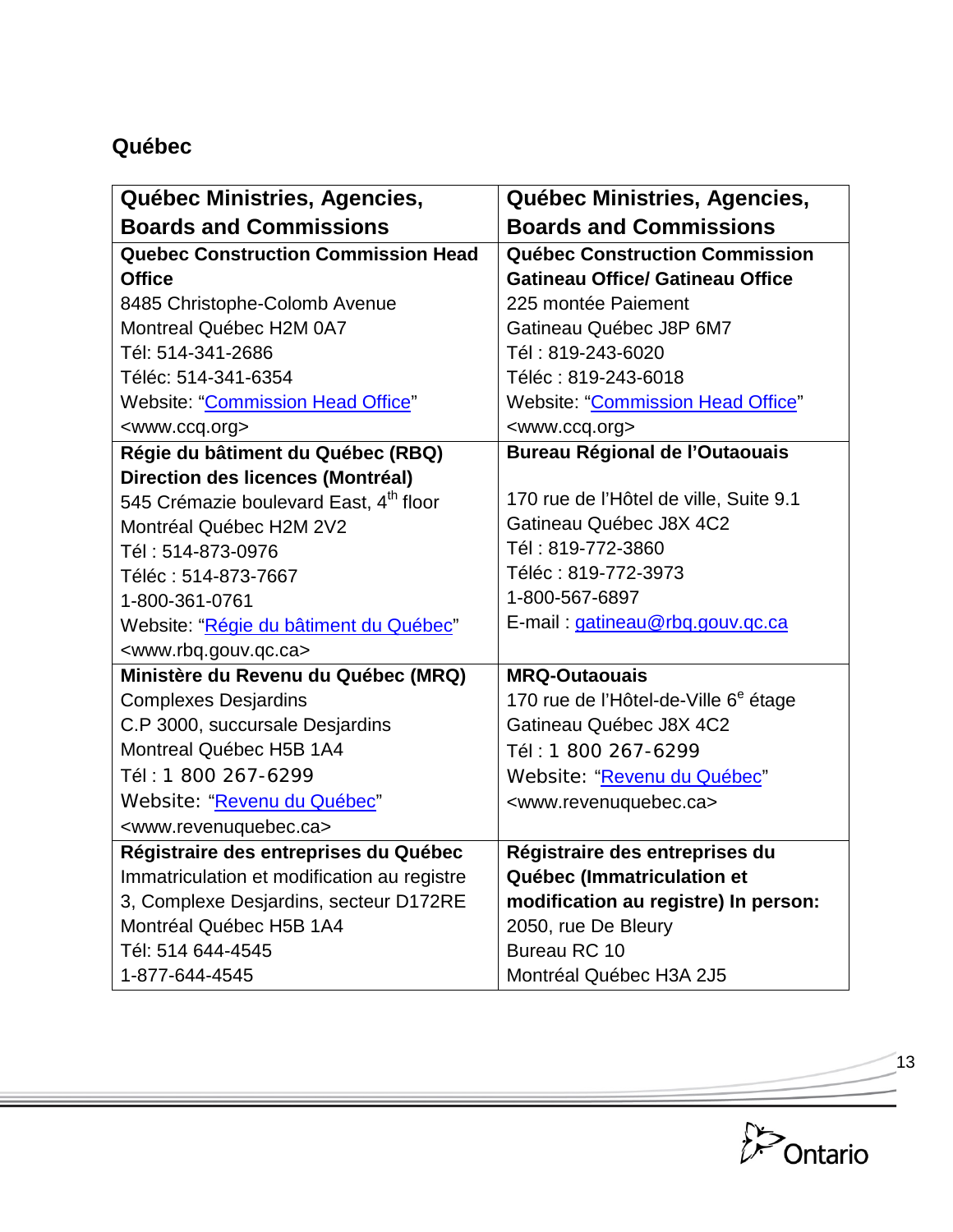| Québec Ministries, Agencies,                                              | Québec Ministries, Agencies,          |
|---------------------------------------------------------------------------|---------------------------------------|
| <b>Boards and Commissions</b>                                             | <b>Boards and Commissions</b>         |
| Website: "www.Registraire des entreprises"                                | 514 644-4545                          |
| <www.registreentreprises.gouv.gc.ca></www.registreentreprises.gouv.gc.ca> | 1-877-644-4545                        |
| <b>Mailing address</b>                                                    |                                       |
| C.P. 1364, succursale Terminus                                            |                                       |
| Québec Québec G1K 9B3                                                     |                                       |
| Société de l'assurance automobile du                                      | <b>SAAQ Centre de Service de Hull</b> |
| Québec (SAAQ)                                                             | 975 St-Joseph boulevard               |
|                                                                           | Gatineau Québec J8Z 1W8               |
| <b>Centre de Service</b>                                                  | 1-800-361-7620                        |
| Case postale 19600, succursale Terminus                                   |                                       |
| 333 Jean-Lesage boulevard                                                 |                                       |
| Québec Québec G1K 8J6                                                     |                                       |
| Tél: 514-873-7620                                                         |                                       |
| 1-800-361-7620                                                            |                                       |
| Website: "Société de l'assurance                                          |                                       |
| automobile "                                                              |                                       |
| <www.saaq.gouv.qc.ca></www.saaq.gouv.qc.ca>                               |                                       |
| <b>Commission des transports du Québec</b>                                |                                       |
| (CTQ)                                                                     |                                       |
| 545 Crémazie boulevard East                                               |                                       |
| 10th floor, bureau 1000                                                   |                                       |
| Montréal Québec H2M 2V1                                                   |                                       |
| Tél: 514-873-6424                                                         |                                       |
| Téléc: 418-644-8034                                                       |                                       |
| 1-888-461-2433                                                            |                                       |
| Website: "Commission des transports"                                      |                                       |
| <www.ctq.gouv.qc.ca></www.ctq.gouv.qc.ca>                                 |                                       |

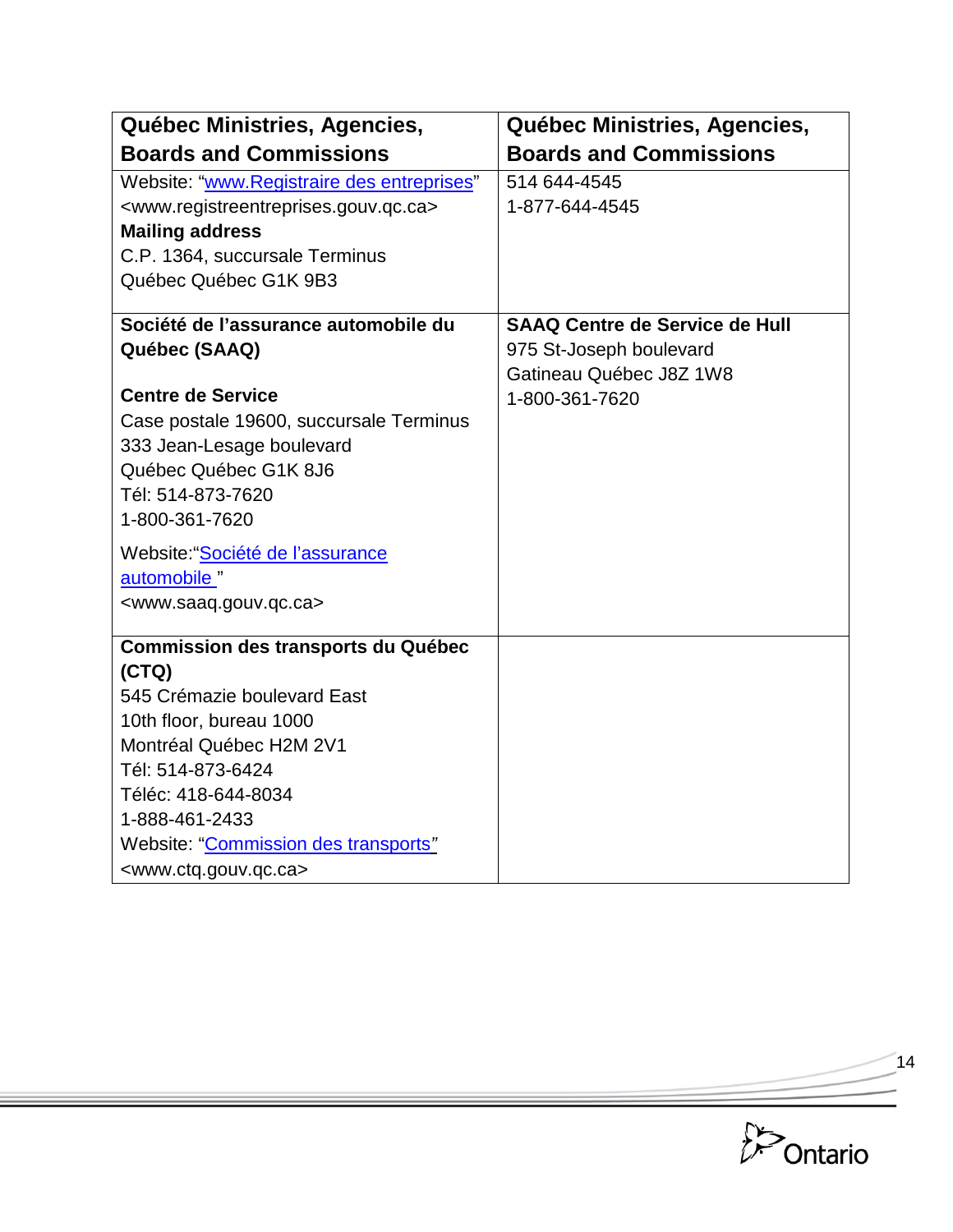| <b>Québec Contractor Associations</b>      | <b>Québec Contractor Associations</b>   |
|--------------------------------------------|-----------------------------------------|
| <b>Association des constructeurs de</b>    | Association de la construction du       |
| routes et grands travaux du Québec         | Québec (ACQ)                            |
| (ACRGTQ)                                   | 375, rue de Verdun, bureau 100          |
| 435, Grande Allée Est                      | Québec Québec G1N 3N8                   |
| Québec Québec G1R 2J5                      | Tél: 418-687-4121                       |
| Tél: 418-529-2949                          | Téléc: 418- 687-3026                    |
| Téléc: 418-529-5139                        | 1-888-868-3424                          |
| 1-800-463-4672                             | Website: "Association de la             |
| Website: "Association des constructeurs de | construction"                           |
| route"                                     | <http: www.acq.org=""></http:>          |
| <http: www.acrgtq.qc.ca=""></http:>        |                                         |
| <b>Association provinciale des</b>         | <b>Association des entrepeneurs en</b>  |
| constructeurs d'habitations du Québec      | construction du Québec (AECQ)           |
| Inc. (APCHQ)                               | 7905 boul. Louis H. Lafontaine          |
| 5930, boul. Louis-H.-Lafontaine            | Bureau 101                              |
| Montréal, Québec H1M 1S7                   | Anjou Québec H1K 4E4                    |
| Tél: 514- 354-8722                         | Tél: 514-353-5151                       |
| Téléc.: 514-355-7777                       | Téléc: 514-353-6689                     |
| 1-877-354-8722                             | 1-800-361-4304                          |
| Website: "association provinciale des      | Website: "Association des entrepreneurs |
| constructeurs"                             | en construction"                        |
| <www.apchq.com></www.apchq.com>            | <www.aecq.org></www.aecq.org>           |
| Corporation des maîtres électriciens du    | Corporation des maîtres mécaniciens     |
| Québec (CMEQ)                              | en tuyauterie du Québec (CMMTQ)         |
| 5925, boul. Décarie                        | 8175, boulevard Saint-Laurent           |
| Montréal Québec H3W 3C9                    | Montréal Québec H2P 2M1                 |
| Tél: 514 - 738-2184                        | Tél: 514- 382-2668                      |
| Téléc: 514 - 738-2192                      | Téléc: 514-382-1566                     |
| 1-800 - 456-9061                           | 1-800-465-2668                          |
| Website: "Corporation des maîtres          | Website: "Corporation des maîtres       |
| électriciens"                              | mécaniciens en tuyauterie"              |
| <www.cmeq.org></www.cmeq.org>              | <www.cmmtq.org></www.cmmtq.org>         |

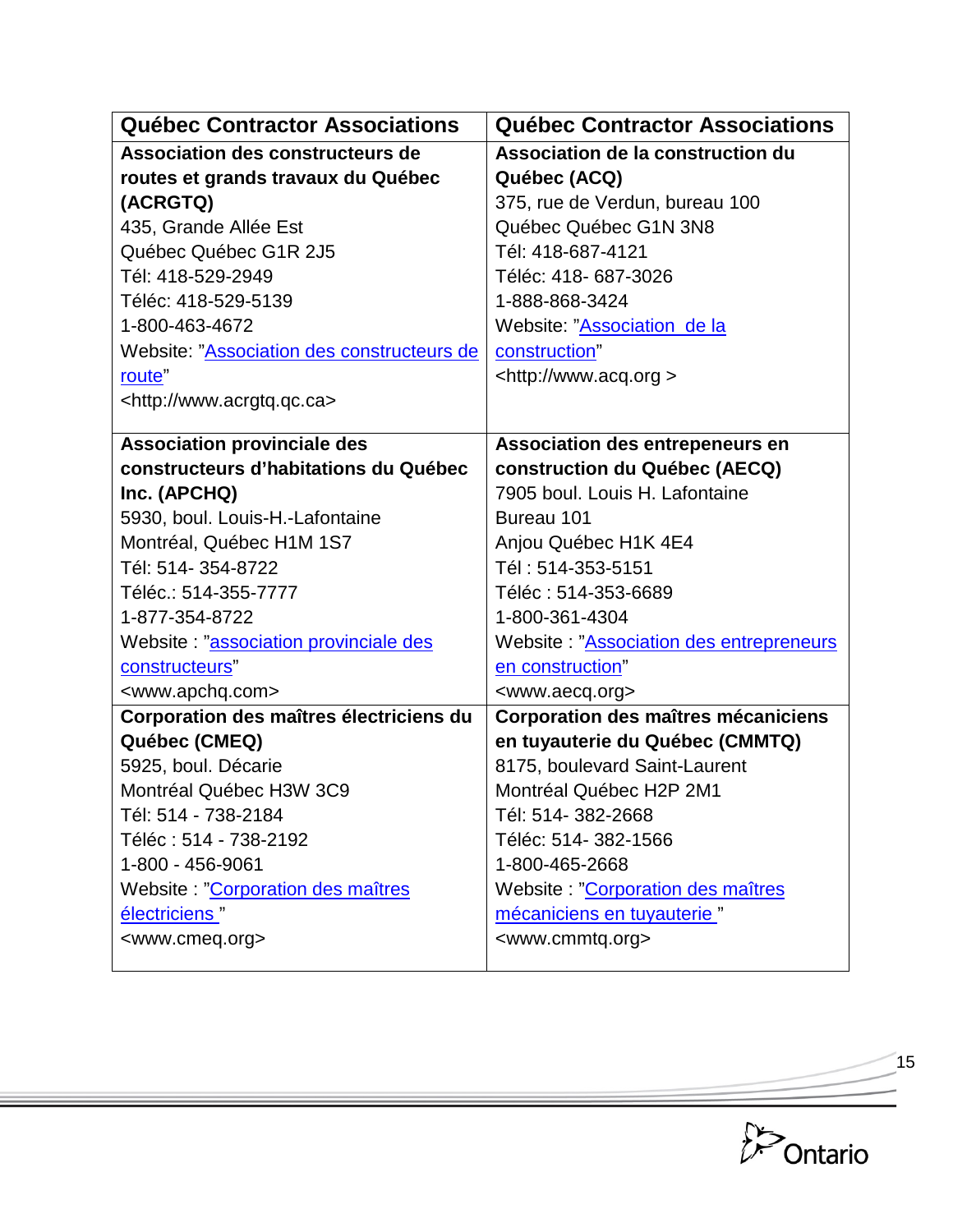| <b>Other Québec Organizations</b>       | <b>Other Québec Organizations</b>   |
|-----------------------------------------|-------------------------------------|
| Commission de la santé et de la         | Bureau des soumissions deposés du   |
| sécurité du travail (CSST) (WSIB in     | Québec                              |
| Ontario)                                | (Québec Bid Depository System)      |
| 1, complexe Desjardins                  | Siège social                        |
| Tour Sud, 31e étage                     | 7750 rue Bombardier                 |
| Case postale 3                          | Anjou Québec H1J 2G3                |
| <b>Succursale Place-Desjardins</b>      | Tél: 514-355-4115 or 1-866-355-0971 |
| Montréal Québec H5B 1H1                 | Téléc: 514-355-1241                 |
| Tél: 866-302-2778                       | Website: "bureau des soumissions    |
| Téléc: 514-906-3133                     | deposés"                            |
| Website : "Commission de la sécurité et | <www.bsdq.org></www.bsdq.org>       |
| de la santé"                            |                                     |
| <www.csst.qc.ca></www.csst.qc.ca>       |                                     |
|                                         |                                     |